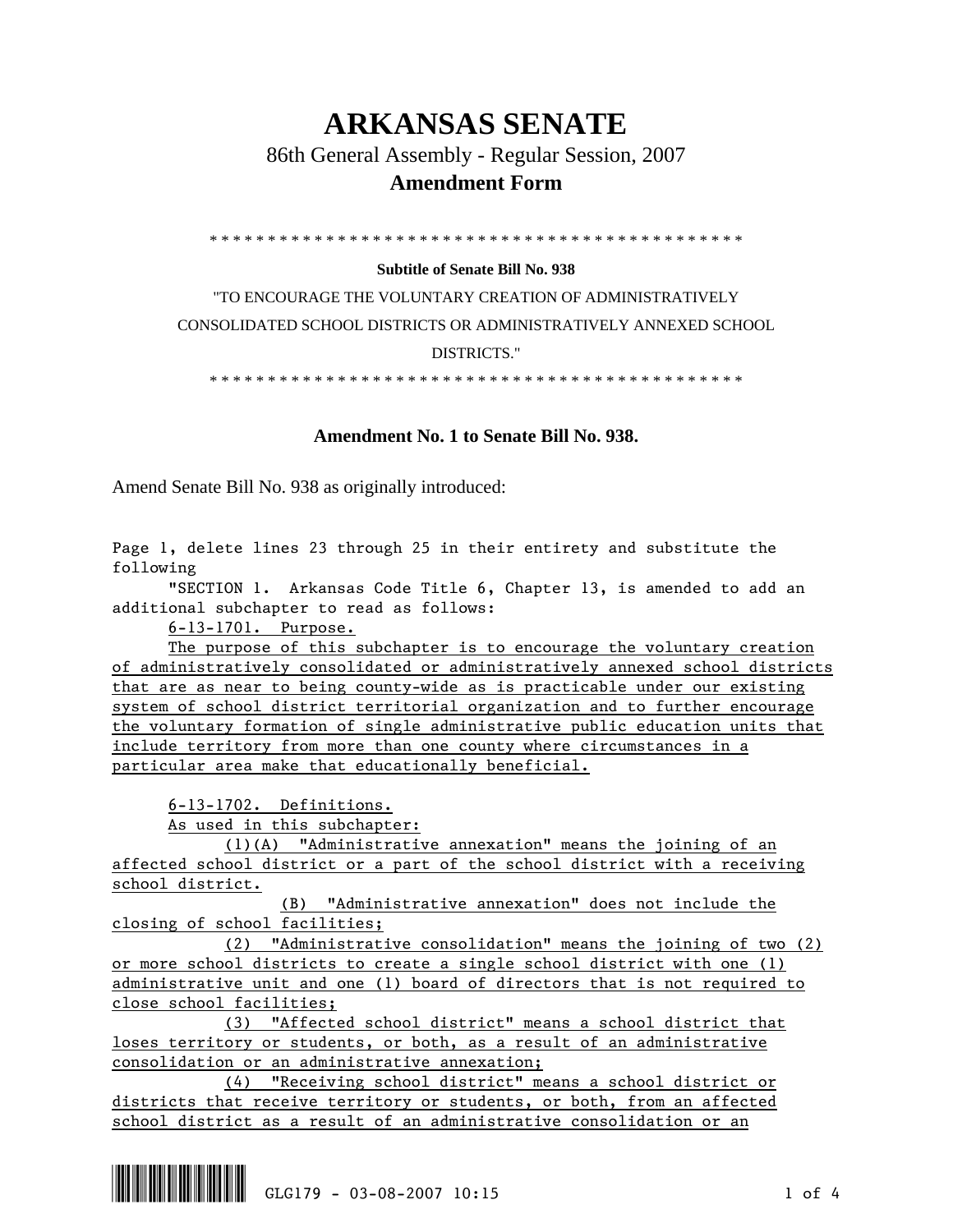administrative annexation;

 (5) "Resulting school district" means the new school district created from an affected district or districts as a result of an administrative consolidation or an administrative annexation; and (6) "State board" means the State Board of Education.

 6-13-1703. Voluntary administrative consolidation or voluntary administrative annexation.

 (a)(1) Any school district may agree to a voluntary administrative consolidation or a voluntary administrative annexation with another school district or school districts under the provisions of this section.

 (2)(A) Any school district that agrees to a voluntary administrative consolidation or a voluntary administrative annexation shall submit to the State Board of Education a petition that contains the terms of the voluntary administrative consolidation or voluntary administrative annexation agreement petition and any other information required by the state board.

 (B) If the petition is approved by the state board, the affected school districts shall complete the voluntary administrative consolidation or the voluntary administrative annexation as directed by the state board.

 (3) The state board shall not deny a petition for voluntary administrative consolidation or voluntary administrative annexation unless: (A) A provision contained in the agreement for a voluntary

administrative consolidation or voluntary administrative annexation would violate state or federal law; or

 (B) The voluntary administrative consolidation or voluntary administrative annexation would not enhance the educational opportunities of students in the affected school districts.

 (b) Any voluntary administrative consolidation or voluntary administrative annexation under this section shall not create a resulting school district that adversely affects the desegregation of another school district in this state.

 (c) The ad valorem tax rate shall be determined as set forth under § 6-13-1409 for any affected school district under this subchapter.

 (d) Nothing in this subchapter shall require the closing of any school or school facility.

 (e) The resulting school district shall not have more than one (1) superintendent.

 (f) Any school district not designated as being in academic or fiscal distress for the current school year that voluntarily administrative consolidates or voluntarily annexes a school district designated by the state board as being in academic or fiscal distress at the time of consolidation or annexation shall not be subject to academic or fiscal distress sanctions for a period of three (3) years from the effective date of consolidation or annexation unless:

 (1) The school district fails to meet minimum teacher salary requirements; or

 (2) The school district fails to comply with the Standards for Accreditation of Arkansas Public Schools issued by the Department of Education.

(g) The state board may approve the voluntary administrative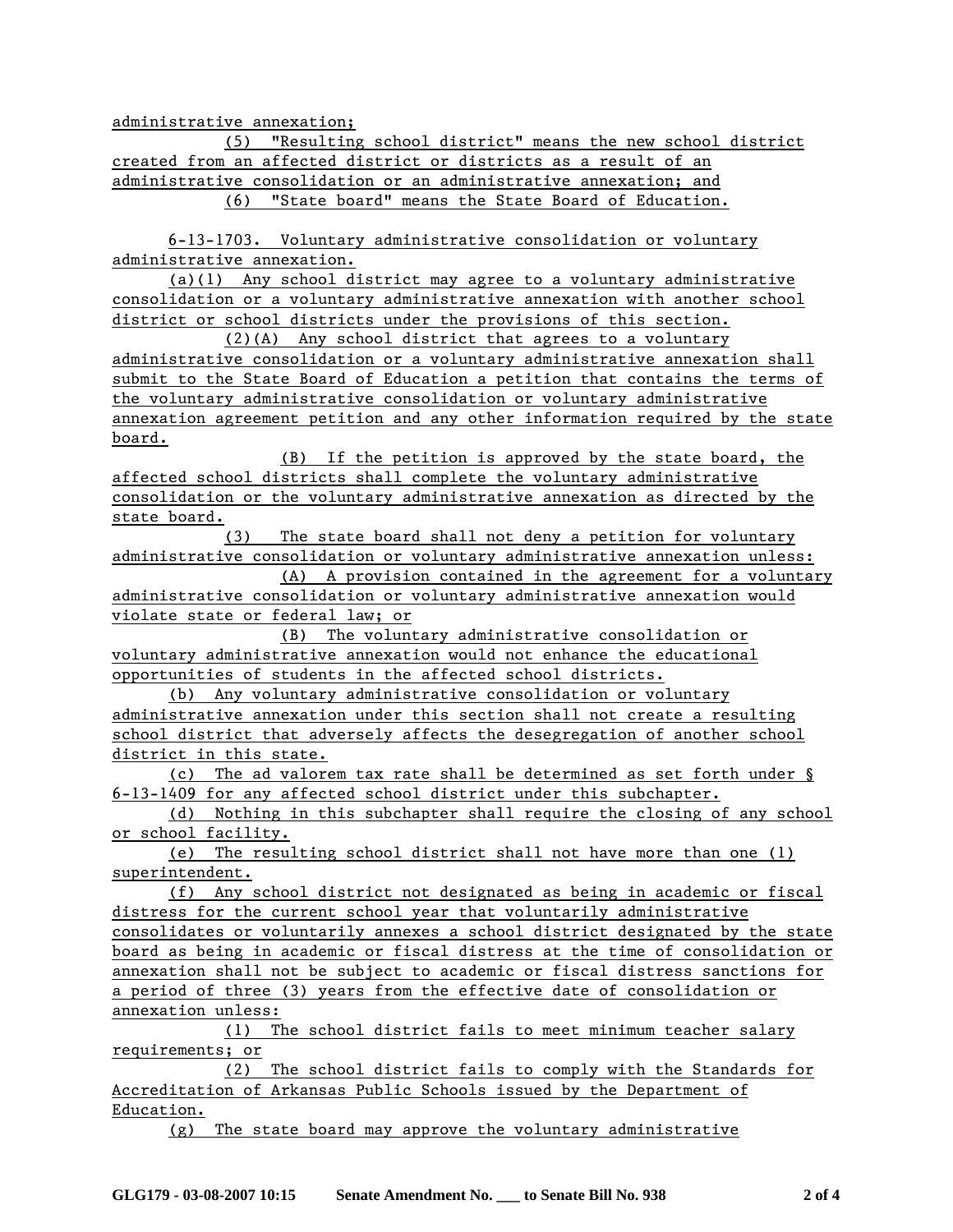consolidation of noncontiguous school districts if the facilities and physical plant of each school district:

(1) Are within the same county; or

 (2) Are not within the same county and the state board finds that the consolidation or annexation will:

 (A) Improve the overall educational benefit to students in all of the affected school districts; or

 (B) Provide a significant advantage in transportation costs or service to all of the affected school districts.

 (h) Contiguous districts may agree to a voluntary administrative consolidation even if they are not in the same county.

 (i) The provisions of § 6-13-1406 shall govern the board of directors of each school district created under this subchapter.

 (j) The state board shall promulgate rules to facilitate the administration of this subchapter.

 6-13-1704. Incentives for the resulting school district containing seventy percent (70%) or more of the total county school enrollment.

 (a) The state board shall develop and implement an incentive program that encourages the creation of administrative public education units that are as nearly county-wide as is practical, or larger, through voluntary administrative consolidation or voluntary administrative annexation. Therefore, whenever a voluntary administrative consolidation or voluntary administrative annexation of one or more school districts with another school district results in the formation of a resulting school district that contains seventy percent (70%) or more of the total school district enrollment of all the districts in the county wherein the resulting school district is situated, the resulting school district shall receive incentives which include:

 (1) For the first year after consolidation or annexation, an award of one thousand dollars (\$1,000) per student in the resulting school district up to a maximum of five million dollars (\$5,000,000);

 (2) For the second year after consolidation or annexation, an award of five hundred dollars (\$500) per student in the resulting school district up to a maximum of two and one-half million dollars (\$2,500,000); and

 (3) For the third year after consolidation or annexation, an award of five hundred dollars (\$500) per student in the resulting school district up to a maximum of two and one-half million dollars (\$2,500,000).

 (b) The Division of Public School Academic Facilities and Transportation shall ensure that the state's financial participation in support of the resulting school district's academic facilities fully funds any financial contribution that is required or would be required of the resulting school district for the five (5) years after the formation of the resulting school district.

 (c)(1) For the ten-year period after the resulting school district's formation, any person or entity within the geographic area of that resulting school district is entitled to double any state incentive related to economic development or job creation for which that person or entity is eligible as a result of the resulting school district's formation.

 (2) A resulting school district does not qualify for any incentive funded by the Department of Economic Development Super Projects